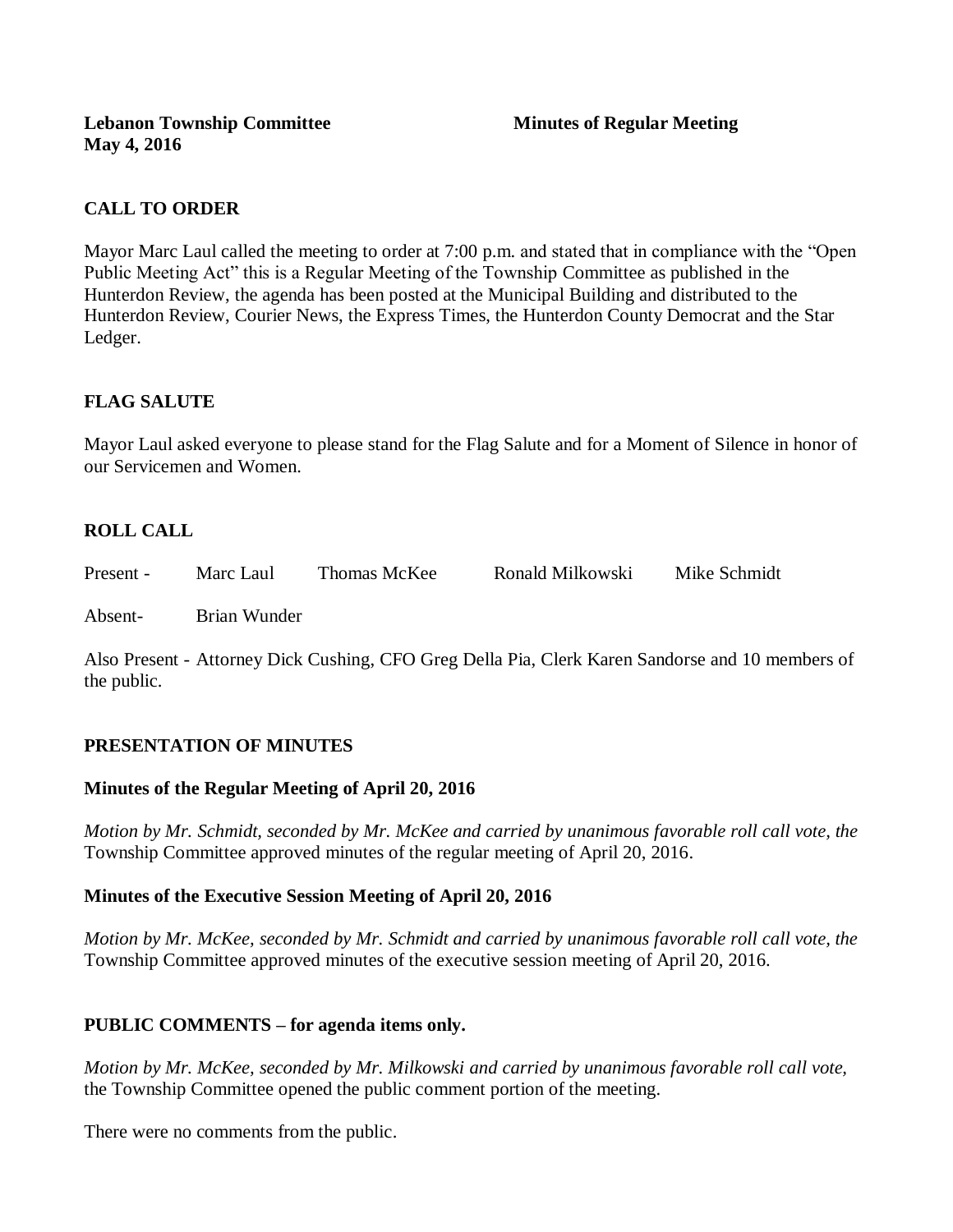LTCM 05/04/2016 Page 2 of 8

*Motion by Mr. McKee, seconded by Mr. Milkowski and carried by unanimous favorable roll call vote,* the Township Committee closed the public comment portion of the meeting.

#### **2016 BUDGET – Public Hearing**

*Motion by Mr. McKee, seconded by Mr. Schmidt and carried by unanimous favorable roll call vote, the* Township Committee opened the public hearing on the proposed 2016 Budget.

There were no comments from the public.

*Motion by Mr. McKee, seconded by Mr. Schmidt and carried by unanimous favorable roll call vote, the* Township Committee closed the public hearing.

#### **Resolution No. 36-2016 - Amending Approved Budget**

*Motion by Mr. McKee, seconded by Mr. Schmidt and carried by unanimous favorable roll call vote, the* Township Committee approved Resolution No. 36-2016 as attached.

# **TOWNSHIP OF LEBANON COUNTY OF HUNTERDON STATE OF NEW JERSEY RESOLUTION NO. 36-2016**

#### **Resolution No. 37-2016 - 2016 Budget- Self Exam**

*Motion by Mr. Schmidt, seconded by Mr. McKee and carried by unanimous favorable roll call vote, the* Township Committee approved Resolution No. 37-2016 as written below.

# **TOWNSHIP OF LEBANON COUNTY OF HUNTERDON STATE OF NEW JERSEY A RESOLUTION NO. 37-2016**

 WHEREAS, N.J.S.A.40A:4-78b has authorized the Local Finance Board to adopt rules that permit municipalities in sound fiscal condition to assume the responsibility, normally granted to the Director of the Division of Local Government Services, of conducting the annual budget examination; and,

WHEREAS, N.J.A.C.5:30-7 was adopted by the Local Finance Board on February 11, 1997; and,

 WHEREAS, pursuant to N.J.A.C.5:30-7.2 thru 7.5 the Township of Lebanon has been declared eligible to participate in the program by the Division of Local Government Services, and the Chief Financial Officer has determined that the Township of Lebanon meets the necessary conditions to participate in the program for the 2016 budget year, so now therefore,

BE IT RESOLVED, by the Township Committee of the Township of Lebanon that in accordance with N.J.A.C.5:30-7.6a & b, and based upon the Chief Financial Officer's certification, the governing body has found the budget has met the following requirements: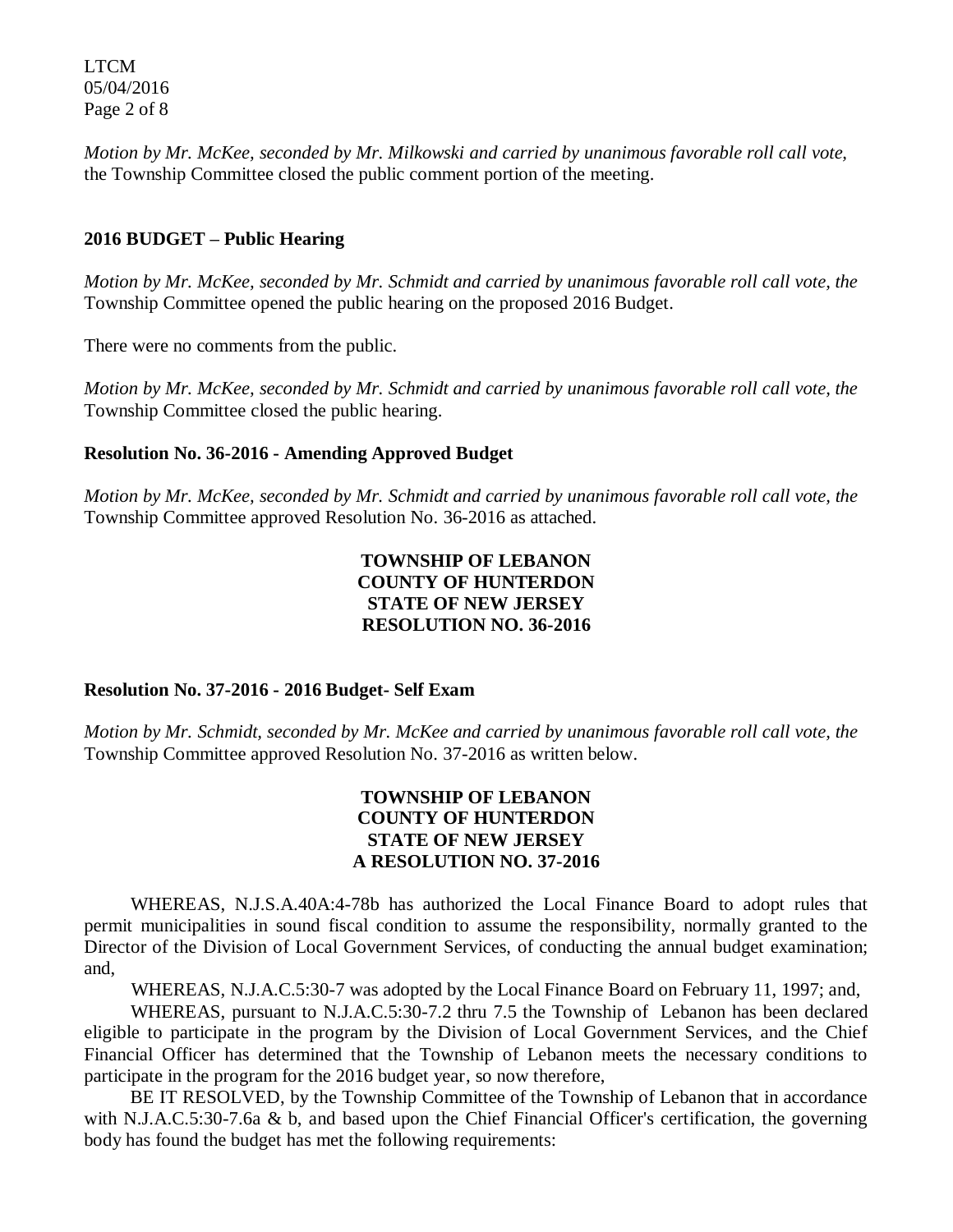# LTCM 05/04/2016 Page 3 of 8

- 1. That with reference to the following items, the amounts have been calculated pursuant to law and appropriated as such in the budget:
	- a. Payment of interest and debt redemption charges
	- b. Deferred charges and statutory expenditures
	- c. Cash deficit of preceding year
	- d. Reserve for uncollected taxes
	- e. Other reserves and non-disbursement items
	- f. Any inclusions of amounts required for school purposes
- 2. That the provisions relating to limitation on increases of appropriations pursuant to N.J.S.A.40A:45.2 and appropriations for exceptions to limits on appropriations found at 40A:4-45.3 et seq. are fully met. (Complies with the "CAP" law.)
- 3. That the budget is in such form, arrangement and content as required by the Local Budget Law and <u>N.J.A.C.</u>5:30-4 and 5:30-5.
- 4. That pursuant to the Local Budget Law:
	- a. All estimates of revenue are reasonable, accurate and correctly stated;
	- b. Items of appropriation are properly set forth;
	- c. In itemization, form, arrangement and content, the budget will permit the exercise of the comptroller function within the municipality.
- 5. The budget and associated amendments have been introduced, publicly advertised and adopted in accordance with the relevant provisions of the Local Budget Law, except that failure to meet the deadlines of N.J.S.A.40A:4-5, shall not prevent such certification.
- 6. That all other applicable statutory requirements have been fulfilled.

BE IT FURTHER RESOLVED, that a copy of this resolution be forwarded to the Director of the Division of Local Government Services.

# **2016 Budget Adoption**

*Motion by Mr. Schmidt seconded by Mr. McKee and carried by unanimous favorable roll call vote, the* Township Committee adopted the 2016 Municipal Budget.

# **RESOLUTIONS**

#### **Resolution No. 38-2016 – Redemption of Tax Sale Certificate – Perry-Foster**

*Motion by Mr. Schmidt, seconded by Mr. McKee and carried by unanimous favorable roll call vote, the* Township Committee approved Resolution No. 38-2016 as written below.

# TOWNSHIP OF LEBANON COUNTY OF HUNTERDON STATE OF NEW JERSEY RESOLUTION NO. 38-2016 REDEMPTION OF TAX SALE CERTIFICATE

WHEREAS the Tax Collector did sell a Tax Sale Certificate #201401 on October 10<sup>th</sup> 2014 to US Bank Cust for PC5 Sterling National and,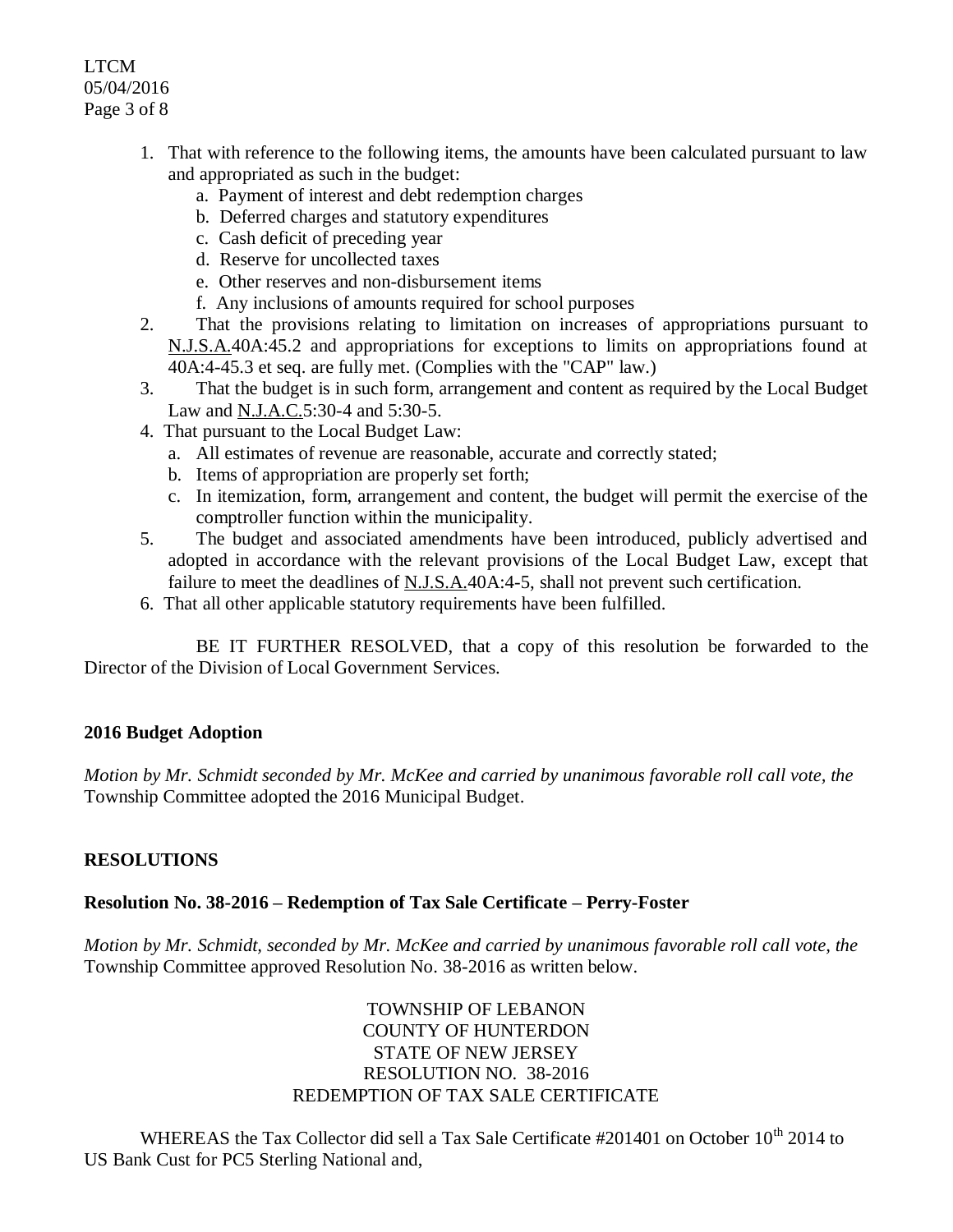LTCM 05/04/2016 Page 4 of 8

WHEREAS the amount of \$15,859.37 has been collected from Wells Fargo Bank, for Ida Perry-Foster for the property known as Block 11, Lot 27, Lebanon Township for the redemption of Tax Sale Certificate # 201401.

THEREFORE BE IT RESOLVED that the Treasurer be authorized to prepare and the Mayor, Treasurer and Clerk be authorized to sign a check in the amount of \$15,859.37 for the redemption of this lien, and

THEREFORE BE IT FURTHER RESOLVED that a check in the amount of \$7,000.00 representing the amount of the premium paid also be sent to the lienholder:

> US Bank Cust for PC 5 Sterling National 50 S.  $16<sup>th</sup>$  Street, Suite 1950 Philadelphia, PA 19102

#### **Resolution No. 39-2016 – Redemption of Tax Sale Certificate - Polt**

*Motion by Mr. McKee, seconded by Mr. Schmidt and carried by unanimous favorable roll call vote, the* Township Committee approved Resolution No. 39-2016 as written below

# TOWNSHIP OF LEBANON COUNTY OF HUNTERDON STATE OF NEW JERSEY RESOLUTION NO. 39-2016 REDEMPTION OF TAX SALE CERTIFICATE

WHEREAS the Tax Collector did sell a Tax Sale Certificate #201504 on October 23<sup>rd</sup> 2015 to Lebanon Township and,

WHEREAS the amount of \$676.18 has been collected from the owners of this property, known as Block 57, Lot 35, Lebanon Township for the redemption of Tax Sale Certificate # 201504.

THEREFORE BE IT RESOLVED that the Treasurer be authorized to prepare and the Mayor, Treasurer and Clerk be authorized to sign a check in the amount of \$676.18 for the redemption of this lien, and that this check be delivered to the lien holder: Lebanon Township.

#### **OLD BUSINESS**

#### **Adrian Property – Donation of Land**

Mr. Schmidt stated that he looked into the Adrian property and found that it adjoins Atate land. Mr. Schmidt informed the Committee that he contacted the DEP Department of Fish and Wildlife to inquire on how someone could donate a piece of property directly to the State without the Township's involvement. Mr. Schmidt noted that this would insure that the Township has no risk or obligation with the property. The DEP provided Mr. Schmidt with an application for the donation of real estate to the DEP under the Green Acres Program. Mr. Schmidt questioned if the Township Committee should make contact with Mr. Adrian to encourage him to make application to donate the land directly to the State and to offer any assistance during the process. Mr. Schmidt informed the Committee that on first look the State representative said that they may have interest in the property as it adjoins the State land but they will need to assess it further. Mayor Laul will send a letter to Mr. Adrian to provide him with the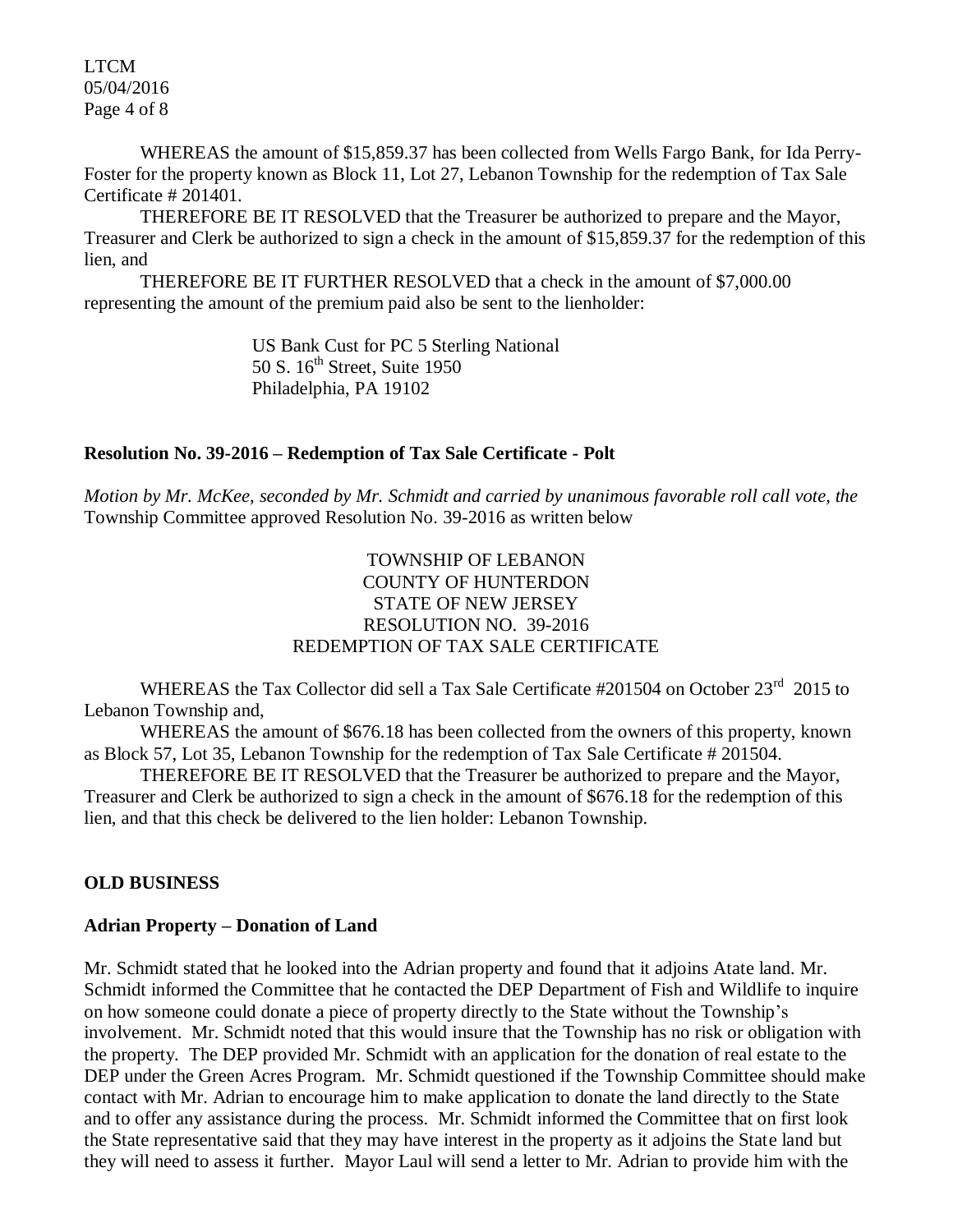LTCM 05/04/2016 Page 5 of 8

application and the background information. If possible, Mr. Schmidt will call Mr. Adrian to let him know that the letter is forthcoming.

#### **Local School – Shared Services**

Mr. Schmidt stated that he has been in contact with the local School to discuss the potential of shared services. Mr. Schmidt will be meeting with Superintendent Jason Kornegay, DPW Manager Warren Gabriel and Clerk Sandorse tomorrow morning to discuss areas that may mutually benefit the Township and the Schools.

#### **Indemnification Ordinance**

Attorney Cushing stated that in looking for a way to remedy the issue of the architect for the museum not having insurance he reviewed the Township's Indemnification Ordinance. Attorney Cushing informed the Committee that the Township's ordinance is not broad like other municipalities generally are. Usually these ordinances include volunteers, employees, board members, committees and commissions. Attorney Cushing stated that unlike any ordinance he has ever seen, Lebanon Township's ordinance only covers the Township Committee, members of the Board of Adjustment and the Planning Board. Attorney Cushing stated that if the other individuals were to be sued due to something they did in the course of their Township duties, and to no fault of their own, the Township should stand behind them. Attorney Cushing stated that most claims are covered by insurance but the ordinance would be in a case where insurance does not cover it. Attorney Cushing stated that the Township's ordinance is very unusual. It was carefully drafted and not through an oversight. Apparently a prior Committee wanted narrow coverage. Attorney Cushing provided the Committee with a copy of the Township of Clinton's ordinance for their review and to consider expanding the coverage. Attorney Cushing will provide other ordinances for the Committee's review.

#### **NEW BUSINESS**

#### **DPW Manager Request – Release of Capital Funds**

*Motion by Mr. McKee, seconded by Mr. Milkowski and carried by unanimous favorable roll call vote,*  the Township Committee approved the DPW Manager's request to move forward with the 2016 Capital Projects as outlined in his April 27, 2016 correspondence.

#### **DPW Manager Correspondence – Fire Station No. 1 Remediation**

*Motion by Mr. Milkowski, seconded by Mr. McKee and carried by unanimous favorable roll call vote,*  the Township Committee authorized the DPW Manager to pave a portion of Station No. 1 as requested by Quest Environmental to conclude the remediation of the property. The cost for the work will be approximately \$1600.00.

Mr. Milkowski will contact the Fire Department about the work to be done. Mr. Milkowski suggested that the generator company be contacted to see how level the pad will need to be. Mayor Laul will look into.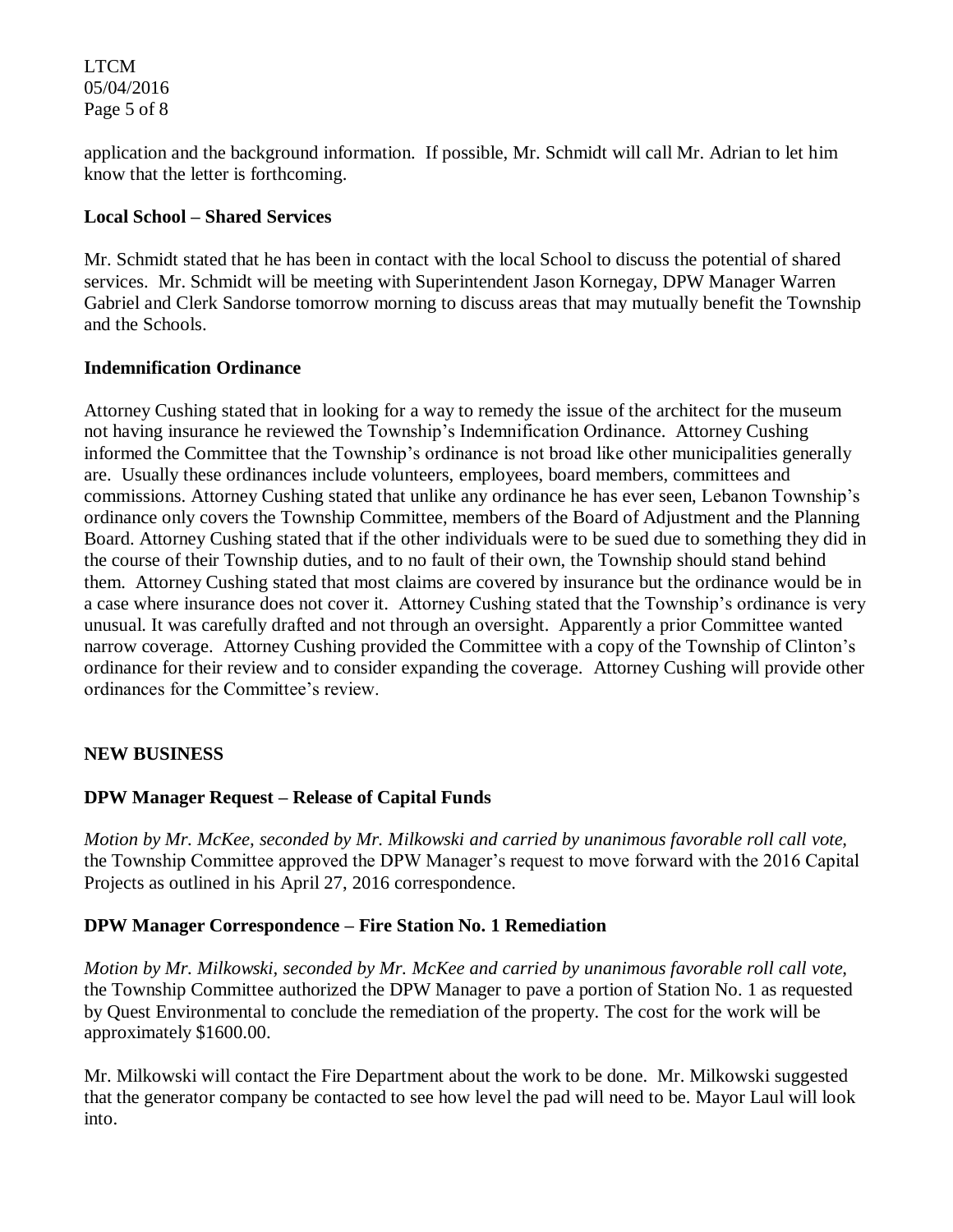LTCM 05/04/2016 Page 6 of 8

### **Melick's Town Farm Agreement – Firing Range**

*Motion by Mr. Milkowski seconded by Mr. Schmidt and carried by unanimous favorable roll call vote,*  the Township Committee approved the Agreement with Melick Lebanon Farm, LLC for the Lease of the "Old Quarry" property, Block 41, Lot 11 for the Police Department's use as a firing range. The cost for the Lease is \$1.00.

## **N. J. State Firemen's Association Membership Application – Fireman Robert A. Pek**

*Motion by Mr. Milkowski, seconded by Mr. Schmidt and carried by unanimous favorable roll call vote,*  the Township Committee approved the N. J. State Firemen's Association Membership Application for Lebanon Township Fireman Robert A. Pek.

#### **Resignation – Jan Gibas – Lebanon Township Park Committee Member**

*Motion by Mr. Milkowski, seconded by Mr. Schmidt and carried by unanimous favorable roll call vote,*  the Township Committee accepted Jan Gibas' resignation from the Park Committee with regret and gratitude.

## **Request for Appointments – Lebanon Township Park Committee**

*Motion by Mr. Schmidt, seconded by Mr. McKee and carried by unanimous favorable roll call vote, the* Township Committee approved the Mayor's appointment of Anthony Confortini, JoAnn Letters and Douglas Springer to the Park Committee.

# **PRESENTATION OF VOUCHERS**

Committee Members provided a description of vouchers exceeding \$1000.00.

*Motion by Mr. Schmidt, seconded by Mr. McKee and carried by unanimous favorable roll call vote, the* Township Committee approved the May 4, 2016 bill list in the amount of \$ 43,921.52.

#### **CORRESPONDENCE**

- a. JoAnn Fascenelli Memo Free Town Wide Paper Shredding Event for Residents
- b. Library Committee March 9, 2016 Meeting Minutes

Mayor Laul stated that the Memorial Service for past Committeewoman Patricia Schriver will be held on Saturday, May 21, 2016 at 10:30 a.m.

#### **PUBLIC COMMENTS**

*Motion by Mr. McKee, seconded by Mr. Schmidt and carried by unanimous favorable roll call vote, the* Township Committee opened the public comment portion of the meeting at 7:30 p.m.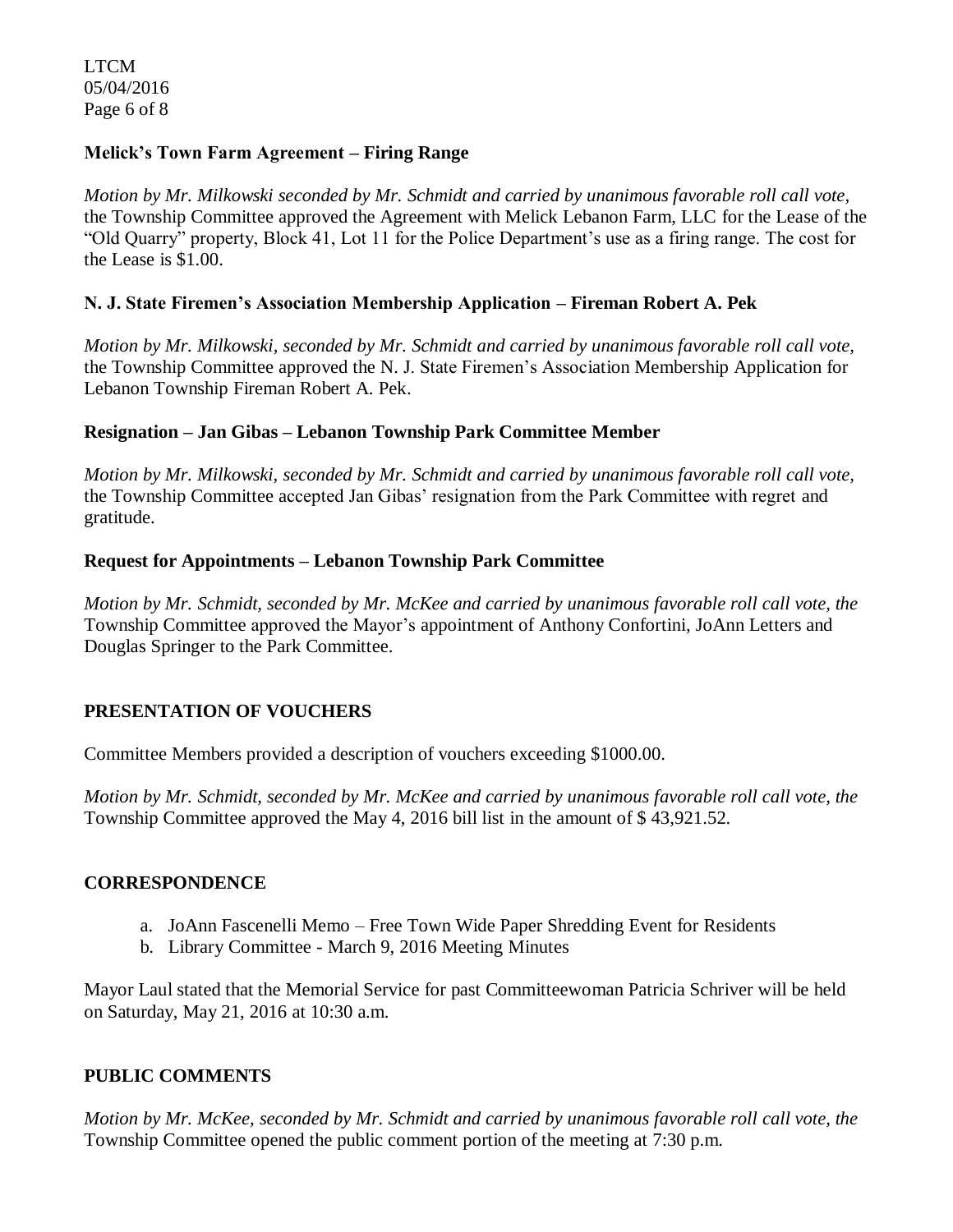LTCM 05/04/2016 Page 7 of 8

Ms. Laurie Hoffman asked what time Ms. Schriver's memorial is. Ms. Hoffman questioned if volunteers are covered at this time. Attorney Cushing stated that there is insurance coverage for volunteers but not under the Indemnification Ordinance. Ms. Hoffman questioned that if an individual was injured while volunteering for the Township would they be covered for medical expenses? Attorney Cushing stated that they would not be as they are not covered under the Township's Worker's Compensation Insurance.

Ms. Hoffman asked about the status of the architect preparing the drawings for the Museum restroom. Ms. Hoffman was advised that the Committee will be discussing the matter in executive session.

*Motion by Mr. Milkowski, seconded by Mr. Schmidt and carried by unanimous favorable roll call vote,* the Township Committee closed the public comment portion of the meeting at 7:38 p.m.

## **Resolution No. 40 -2016 –Executive Session**

*Motion by Mr. Schmidt, seconded by Mr. Milkowski and carried by unanimous favorable roll call vote,* the Township Committee approved Resolution No. 40-2016 and convened in executive session at 7:39 p.m.

## **TOWNSHIP OF LEBANON COUNTY OF HUNTERDON STATE OF NEW JERSEY RESOLUTION NO. 40-2016 RESOLUTION AUTHORIZING EXECUTIVE SESSION**

WHEREAS, the Open Public Meetings Act; *N.J.S.A.* 10:4-6 *et seq*., declares it to be the public policy of the State to insure the right of citizens to have adequate advance notice of and the right to attend meetings of public bodies at which business affecting the public is discussed or acted upon; and

WHEREAS, the Open Public Meetings Act also recognizes exceptions to the right of the public to attend portions of such meetings; and

WHEREAS, the Mayor and Committee find it necessary to conduct an executive session closed to the public as permitted by the *N.J.S.A*. 40:4-12; and

WHEREAS, the Mayor and Committee will reconvene in public session at the conclusion of the executive session;

NOW, THEREFORE, BE IT RESOLVED by the Mayor and Committee of the Township of Lebanon, County of Hunterdon, State of New Jersey that they will conduct an executive session to discuss the following topic(s) as permitted by *N.J.S.A*. 40:4-12:

A matter which Federal Law, State Statute or Rule of Court requires be kept confidential or excluded from discussion in public (Provision relied upon:

\_\_\_\_\_\_\_\_\_\_\_\_\_\_\_\_\_\_\_\_\_\_\_\_\_\_\_\_\_\_\_\_\_\_\_\_\_\_\_\_\_\_\_\_\_\_\_\_\_\_\_\_\_);

\_\_\_\_\_\_A matter where the release of information would impair a right to receive funds from the federal government;

\_\_\_\_\_\_A matter whose disclosure would constitute an unwarranted invasion of individual privacy;

\_\_\_\_\_\_A collective bargaining agreement, or the terms and conditions thereof (Specify contract: \_\_\_\_\_

\_\_\_\_\_\_\_\_\_\_\_\_\_\_\_\_\_\_\_\_\_\_\_\_\_\_\_\_\_\_\_\_\_\_\_\_\_\_); A matter involving the purpose, lease or acquisition of real property with public funds, the setting of bank rates or investment of public funds where it could adversely affect the public interest if discussion of such matters were disclosed; Real Estate Acquisitions

Tactics and techniques utilized in protecting the safety and property of the public provided that their disclosure could impair such protection;